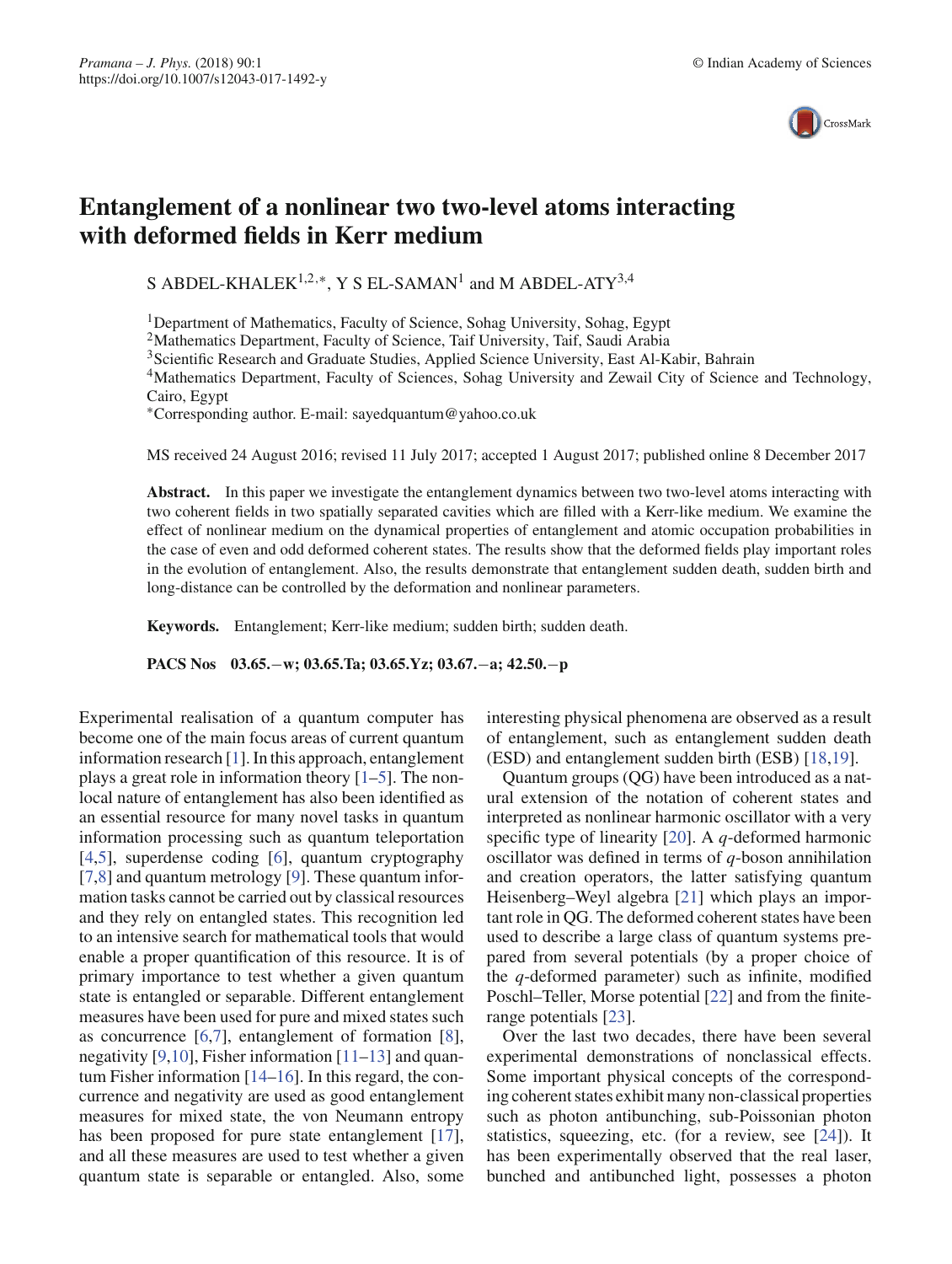number statistics which can be super-Poissonian or sub-Poissonian. The physical importance of the deformed coherent states lies in the fact that they offer the best description for non-ideal physical devices such as lasers [25] (i.e. real lasers). The deformation parameters then play the role of a tuning parameter defining how far the realized device is from the ideal one.

More recently, the entangled coherent states for systems with  $su(2)$  and  $su(1, 1)$  symmetries are studied [26], where a method for generating the entangled  $su(2)$ and *su*(1, 1) coherent states is discussed and degrees of entanglement calculated. Also, entanglement between moving three-level atom with nonlinear deformed field has been investigated [27]. It is shown that the deformation effects play important roles in the evolution of entanglement. Moreover, the effect of a beam splitter on the nonlinear deformed coherent states has been examined [28]. It is found that these states are useful for generating quantum entanglement as the deformation parameter gets farther from unity and for strong input field regimes. Finally, the nonlocal correlation between two two-level atoms and optical field initially in deformed bosonic coherent states has been discussed [29]. The concurrence and negativity are measures of atom–atom entanglement. Important results related to this new kind of interaction such as ESD, ESB and entanglement stabilization have been explored. These results are obtained when the nonlinear Kerr medium and the two atoms are in the same cavity field. So the main aim is to study the interaction between two identical two-level atoms and the effects of nonlinear deformed field and Kerr-like medium on the entanglement. We study dynamical properties of the von Neumann entropy and concurrence. The paper is organized as follows: In §1, we introduce the derivation and main formula of the deformed even and odd coherent states. In §2, we present the model of the two nonlinear deformed fields and the two twolevel atoms. The entanglement quantifiers in terms of the atomic density matrix will be presented in §3. In §4, we present the numerical results and discuss the different effects on the dynamics of the system entanglement. Finally, we summarize the main conclusions in §5.

## **1. Deformed even and odd coherent states**

The deformed states, besides being of great importance both from a theoretical point of view and in practical applications, share peculiar features that make their structural properties amenable to accurate and detailed theoretical analysis. Deformation Lie algebras (or deformed quantum algebras) have turned into a fertile area of research in the last years, and many application ideas can be found in the literatures. These deformations exhibit a rich structure which present important results in the literature. Also, it can be used for the characterisation of the photon statistics of laser outputs reasonably close to threshold, single-atom resonance fluorescence, the micromaser field and absorption by two-level atoms.

It is known that the ordinary operators  $\{1; \hat{a}; \hat{a}^{\dagger}; N\}$ form the Lie algebra of the Heisenberg–Weyl group and the linear harmonic oscillator can be connected with the generators of the Heisenberg–Weyl Lie group. The *q*-deformed quantum oscillators (nonlinear harmonic oscillators) are defined by the algebra generated by the operators  $\{1; \hat{a}_q; \hat{a}_q^{\dagger}; N\}$  which obey the following commutation relations:

$$
[\hat{a}_q, \hat{a}_q^{\dagger}] = [N+1]_q - q [N]_q = q^{-N-1},
$$
  
[N,  $\hat{a}_q$ ] =  $-\hat{a}_q$  and [N,  $\hat{a}_q^{\dagger}$ ] =  $\hat{a}_q^{\dagger}$ . (1)

The 'box' function [ ] represents the standard deformation defined by [21]

$$
[n]_q = \frac{q^n - q^{-n}}{q - q^{-1}} = \frac{\sinh(\gamma n)}{\sinh(\gamma)}, \quad q = e^{\gamma} \text{ and } \gamma \in R,
$$
\n(2)

where  $q$  is the deformation parameter by taking the classical  $q \rightarrow 1$  limit (or  $\gamma \rightarrow 0$ ); the deformed algebra reduces to the classical  $SU(2)$  algebra. Also,  $a_q$ ,  $a_q^{\dagger}$  are deformed annihilation and creation operators acting on the Fock states, such that

$$
\hat{a}_q|n\rangle = \sqrt{[n]_q}|n-1\rangle, \quad a_q^{\dagger}|n\rangle = \sqrt{[n+1]_q}|n+1\rangle, \n\hat{a}_q^{\dagger}\hat{a}_q = [N]_q, \qquad \hat{a}_q\hat{a}_q^{\dagger} = [N+1]_q.
$$
\n(3)

The Fock space of the *q*-boson states is introduced according to the construction

$$
|n\rangle = \frac{(\hat{a}_q^{\dagger})^n}{\sqrt{[n]_q}!}|0\rangle
$$
\n(4)

and the *q*-factorial is defined as

$$
[n]_q! = [n]_q [n-1]_q \cdots [1]_q; \quad [0]_q! = 1. \tag{5}
$$

The deformed bosonic coherent states are coherent states that are constructed using a formally analogous scheme as the one allowing the construction of the Glauber coherent states starting from the Heisenberg– Weyl algebra. The deformed nonlinear coherent states which are defined as the eigenstates of the annihilation operator of a *q*-deformed bosonic field  $\hat{a}_q$  as

$$
|\alpha\rangle_q = \frac{1}{\sqrt{\sum_{n=0}^{\infty} \frac{\alpha^{2\ell}}{[\ell]_q!}}} \sum_{n=0}^{\infty} \frac{(\alpha^n + r(-\alpha)^n)}{(1+r^2)\sqrt{[n]_q!}} |n\rangle, \qquad (6)
$$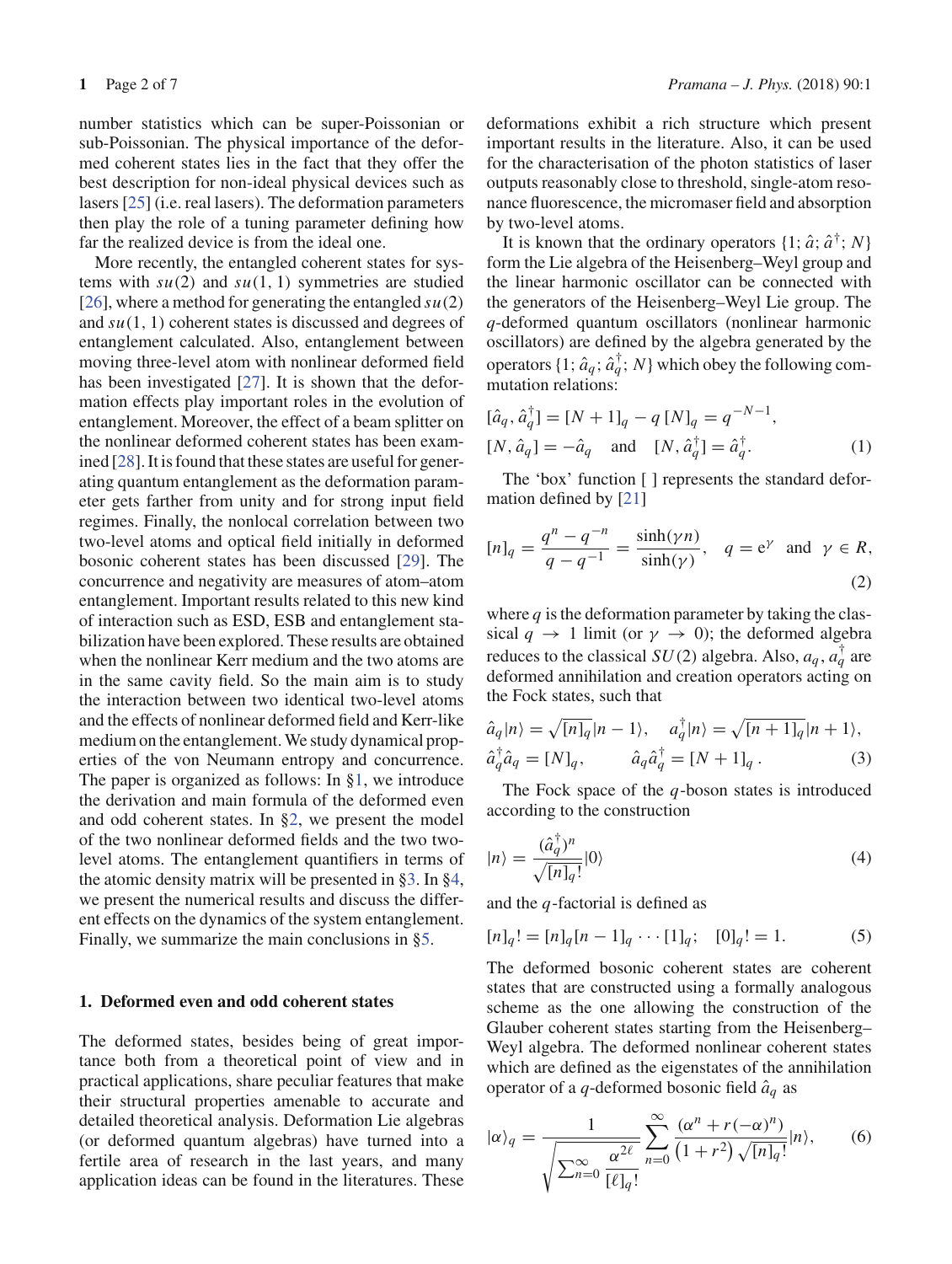where  $\ell = n(r^2 + 1) + (r^2 - r)/2$  and *r* is an arbitrary constant. In this case,  $r = 0, -1$  and 1 correspond to deformed coherent, odd coherent and even coherent states, respectively.

## **2. Model and its solution**

The system consists of two non-interacting two-level atoms with the upper state  $|+\rangle$  and the lower state  $|-\rangle$ , each atom is trapped inside a single cavity which is filled with a nonlinear Kerr-like medium. The Hamiltonian of the whole system can be written as

$$
H = \chi_1^2 \hat{a}_q^{\dagger 2} \hat{a}_q^2 + \chi_2^2 \hat{b}_q^{\dagger 2} \hat{b}_q^2 + \lambda \left[ \hat{a}_q \sigma_1^+ + \hat{a}_q^{\dagger} \sigma_1^- + b_q \sigma_2^+ + b_q^{\dagger} \sigma_2^- \right],
$$
\n(7)

where  $a_q$  and  $a_q^{\dagger}$  are the annihilation and creation operators of the deformed field mode. The operators  $\sigma_j^+$  and  $\sigma_j^-$  are the usual raising and lowering operators for the *j*th two-level atom,  $\chi_j$  is the Kerr nonlinear medium (we consider  $\chi_1 = \chi_2 = \chi$ ) [30] and  $\lambda$  is the coupling constant between the atom and the field.

Let us assume that the initial state of the two atoms,  $|\psi_{AB}(0)\rangle$ , is the maximally entangled quantum state or Bell state and  $|\psi_F(0)\rangle$  is the initial state of the input field. So the initial state of the combined system can be written as

$$
|\Psi(0)\rangle = \frac{1}{\sqrt{2}} (|++\rangle + |--\rangle) \otimes |\alpha\rangle_q, \tag{8}
$$

where  $|\alpha\rangle_q$  is the deformed nonlinear coherent state given by eq.  $(6)$ .

$$
|\Psi(t)\rangle = \exp\{-iHt\}|\Psi(0)\rangle, \quad \hbar = 1. \tag{9}
$$

The reduced density matrix of the two atoms can be obtained by tracing out the field basis as  $\rho^{AB}(t)$  =  $\text{Tr}_{\text{F}}(|\Psi(t)\rangle\langle\Psi(t)|).$ 

## **3. Entanglement**

The time evolution of entanglement for a composite system has been widely studied in recent years [31]. A lot of discussion has been devoted to the problem of disentanglement of a composite system in a finite time in the presence of dissipation, despite the fact that all the matrix elements of the system decay only asymptotically, i.e. when time goes to infinity. Yu and Eberly [32,33] coined the name ESD to the process of finite-time disentanglement. ESD has been confirmed experimentally [34]. On the other hand, the entanglement can also be created during the evolution or one can observe revival of the entanglement as well as ESB

[35–37]. Among various studies on entanglement, for a pure bipartite state, the Schmidt decomposition [38] can be used to judge whether the state is entangled and the degree of entanglement can be quantified by partial von Neumann entropy. We use the von Neumann entropy to measure the entanglement between two two-level atoms and two nonlinear optical fields. The expression of the von Neumann entropy takes the form [17]

$$
S = -\text{Tr}(\hat{\rho} \ln \hat{\rho}).\tag{10}
$$

For pure states, the von Neumann entropy is zero, i.e., for states that satisfy the condition  $\hat{\rho}^2 = \hat{\rho}$ , where  $\hat{\rho}$  is the density operator describing a given quantum state. For this reason, this entropy cannot distinguish between various pure states, and it is rather a measure of the purity of quantum states. For the system under consideration, i.e.  $\hat{\rho} = \hat{\rho}_{AB}$  and the von Neumann entropy can be written as [39,40]

$$
S_{AB}(t) = -\sum_{j=1}^{4} E_j(t) \ln E_j(t),
$$
\n(11)

where  $E_j(t)$  are the eigenvalues of  $\hat{\rho}_{AB}(t)$ .

On the other hand, it is well known that, both concurrence and negativity are considered as optimal measure for quantifying the atom–atom entanglement. The concurrence of the two atoms based on the atomic density matrix  $\hat{\rho}_{AB}(t)$  is given by [19,41,42]

$$
C_{AB}(t) = \max\{0, \mu_1 - \mu_2 - \mu_3 - \mu_4\},\tag{12}
$$

where  $\mu_i$  ( $i = 1-4$ ) are the eigenvalues of the square roots of the density matrix, matrix  $R = \rho(\sigma_v \otimes$ σ*<sup>y</sup>* )ρ∗(σ*<sup>y</sup>* ⊗ σ*<sup>y</sup>* ) and σ*<sup>y</sup>* is the Pauli matrix. ρ<sup>∗</sup> is the complex conjugate of  $\rho$ . The concurrence has zero value, i.e.  $C_{AB}(t) = 0$  for unentangled atoms, whereas  $C_{AB}(t) = 1$  for the maximally entangled atoms.

In the following section, we shall discuss numerically the effect of deformation and Kerr-like medium parameters on the dynamical behaviour of the von Neumann entropy, concurrence and the atomic population probabilities  $\rho_{ii}(t)$  ( $i = 1-4$ ), where

$$
\rho_{ii} = \sum_{n,m=0}^{\infty} |\psi_i(n,m,t)|^2, \quad i = 1, 2, 3, 4 \tag{13}
$$

are the atomic occupation probabilities of the states  $| + + \rangle$ ,  $| + - \rangle$ ,  $| - + \rangle$  and  $| - - \rangle$ , respectively.

## **4. Results**

In this section, we present the numerical results of the dynamical behaviour of von Neumann entropy as a measurement between the two atoms and a deformation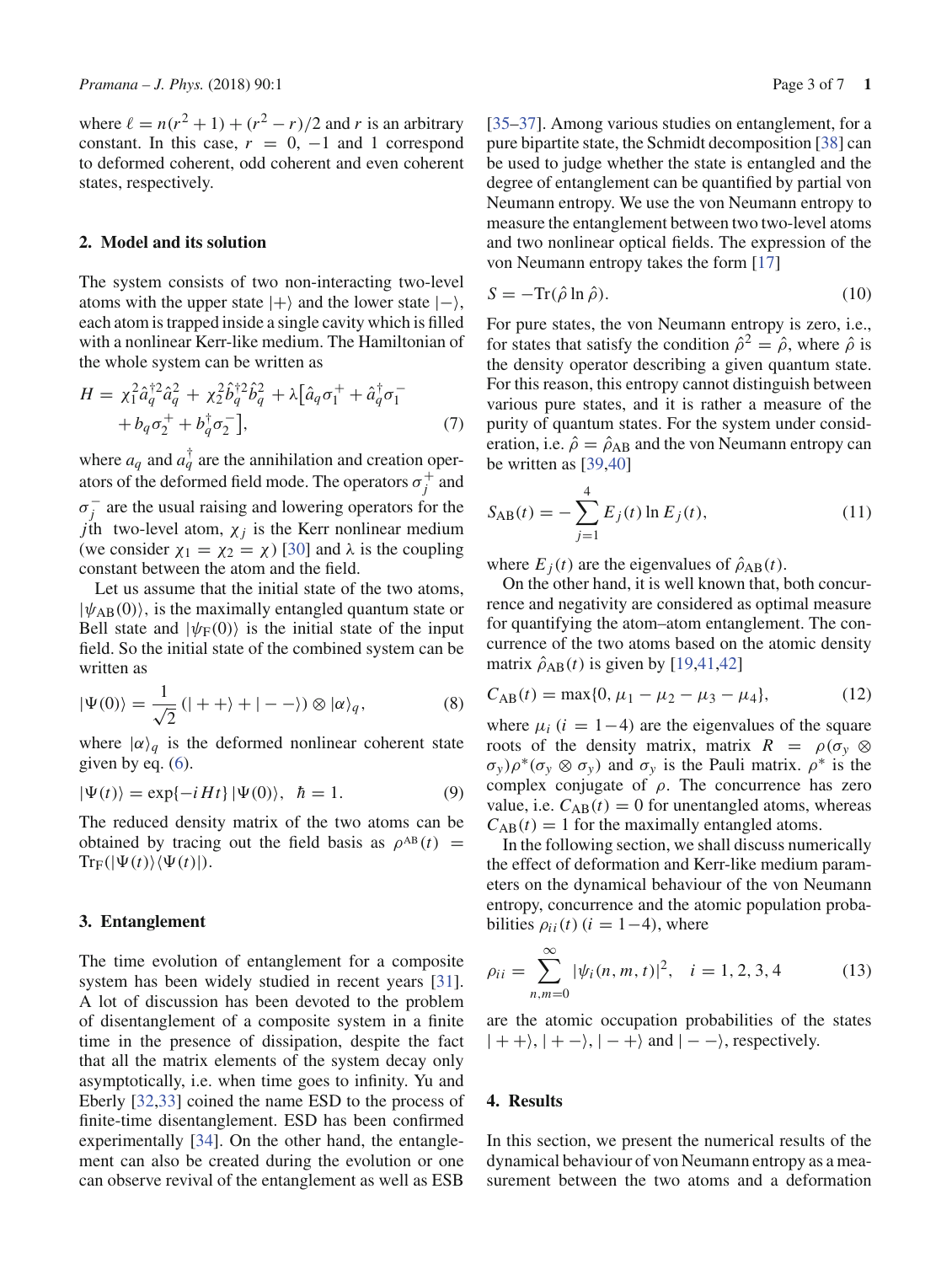

**Figure 1.** The time evolution of (**a**) von Neumann entropy *S*AB (dashed line), concurrence *C*AB (solid line) and (**c**) atomic population probabilities  $\rho_{e_1e_2}$ (solid line) and  $\rho_{g_1g_2}$  (dashed line) for two two-level atoms interacting with a deformed nonlinear two-mode coherent field  $r = 0$  for  $\chi = 0$ ,  $\bar{n}_1 = \bar{n}_2 = 5$  and  $q = 1$ . (**b**, **d**) The same as figures 1a and 1c, but the two fields are initially in the even deformed coherent states for  $r = 1$ .



**Figure 2.** The same as figure 1 but for  $\chi = 0.5$ .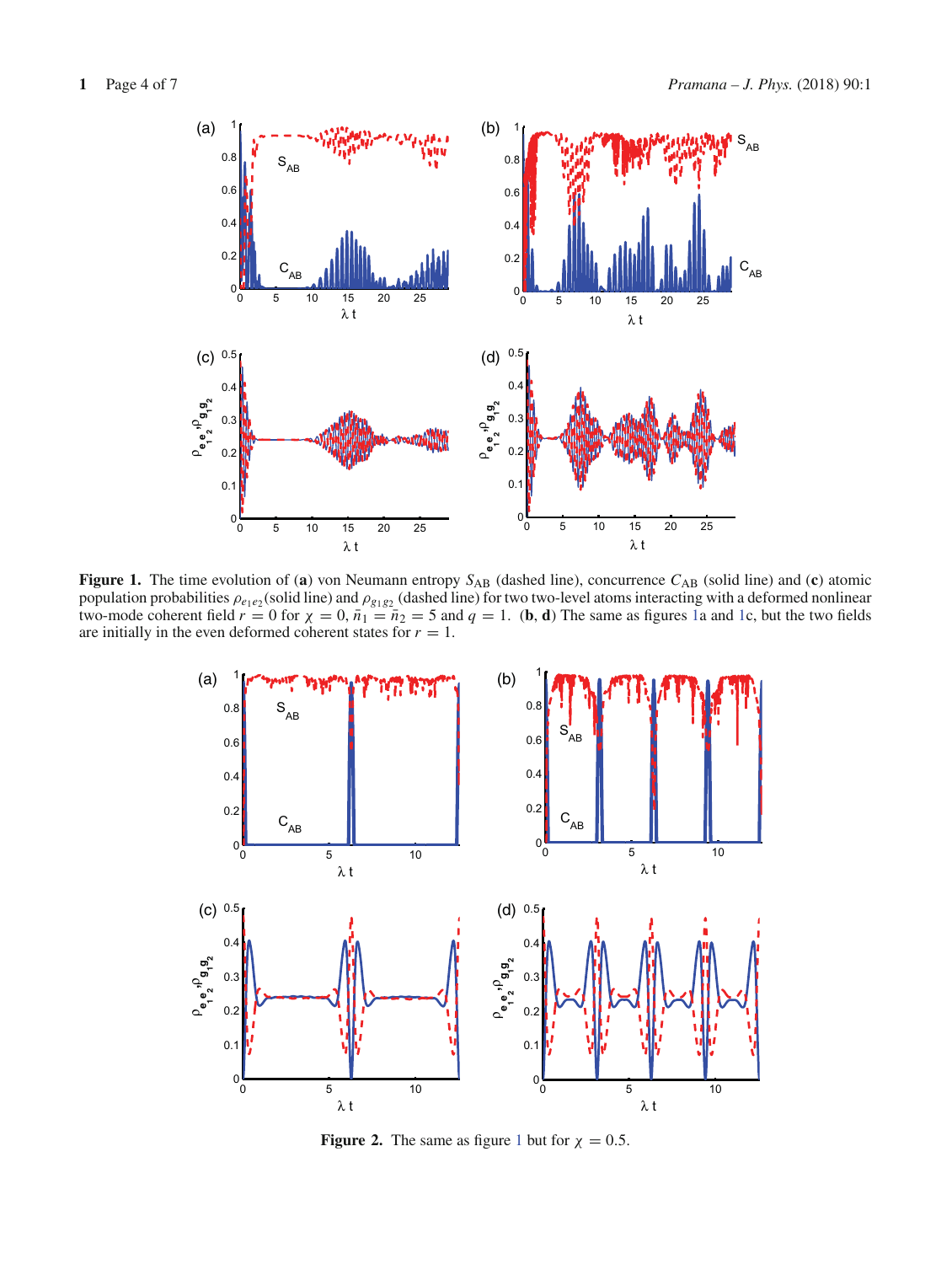

**Figure 3.** The same as figure 1 but for  $q = 2$ .

field. On the other hand, the atom–atom entanglement will be measured via concurrence which is given by eq. (12). In this case, we consider Bell states as the initial state of atoms and examine the effect of different parameters such as deformed parameter, *q*. This includes deformed coherent state when the parameter  $r = 0$  and even deformed coherent state when  $r = 1$ . We also consider an important parameter that is the Kerrlike medium parameter  $\chi$  on the entanglement. In all figures, we have considered the mean photon number,  $\bar{n}$  = 5 and the time is scaled as  $\lambda t$ .

We start our discussion by considering the interaction system in the classical limit, i.e.  $q \rightarrow 1$ , and the deformed coherent state,  $r = 0$ , and in the absence of Kerr-like medium parameter,  $\chi = 0$ . In figure 1a, we plot the time evolution of  $S_{AB}(t)$  and  $C_{AB}(t)$  as functions of scaled time  $\lambda t$ . We observed that  $C_{AB}(t)$  and  $S_{AB}(t)$  have approximately the same value in the beginning of the interaction, i.e. when  $0 \leq \lambda t \leq \pi$ , but after that, there is an opposite monotonic relation between the behaviour of  $C_{AB}(t)$  and  $S_{AB}(t)$ . In other words, when the entanglement between the two atoms is zero,  $C_{AB}(t) = 0$ , then the entanglement with fields is maximum  $(S_{AB}(t) = 1)$  at  $\pi \leq \lambda t \leq 3\pi$  and in this period of time the ESD appears clearly. When the time goes on, i.e.  $\pi \leq \lambda t \leq 3\pi$ , one can see the clearly opposite monotonic relation between  $C_{AB}(t)$  and  $S_{AB}(t)$ , but ESD remains for a period of time less than the previous one.

In figure 1c, we plot the dynamics of the atomic population probabilities  $\rho_{e_1e_2}$  (solid line) and  $\rho_{g_1g_2}$ (dashed line), and we can see that the amplitudes of oscillations decrease during the time evolution and the population in the excited state are equal to the population in the ground state, i.e.  $\rho_{e_1e_2} \simeq \rho_{g_1g_2}$  when  $\pi < \lambda t < 3\pi$ . In figure 1b, when  $r = 1$ , that means, we use even deformed coherent state as an initial state of the two fields, we observe that there is an opposite monotonic relation between  $C_{AB}(t)$  and  $S_{AB}(t)$ , i.e. when the entanglement between two atoms reaches maximum value, we find that the entanglement between the atom and the field reaches a minimum value, and vice versa. This manner of  $C_{AB}(t)$  and  $S_{AB}(t)$  exhibits periodic oscillations. Also we can see that the greatest ESD occurs at  $3\pi/4 \leq \lambda t \leq 3\pi/2$ . As the time elapses, the ESD reduces. From figure 1d, we can see that the amplitude oscillations for populations  $\rho_{e_1e_2}, \rho_{g_1g_2}$  are from 0 to  $3\pi/4$ , and  $\rho_{e_1e_2} \simeq \rho_{g_1g_2}$  at  $3\pi/4 \leq \lambda t \leq 3\pi/2$ . We found that there is death entanglement between two atoms when  $\rho_{e_1e_2} \simeq \rho_{g_1g_2}$ .

Now, we discuss the influence of Kerr-like medium parameter  $(\chi/\lambda = 0.5)$  on the evolution of quantum entanglement for the system under considerations. We consider that the two fields initially in deformed coherent state for  $r = 0$ , and classical limit  $q \to 1$  that all in figure 2a. It is clear that  $C_{AB}(t)$  and  $S_{AB}(t)$  are still in the same opposite monotonic relation, but the most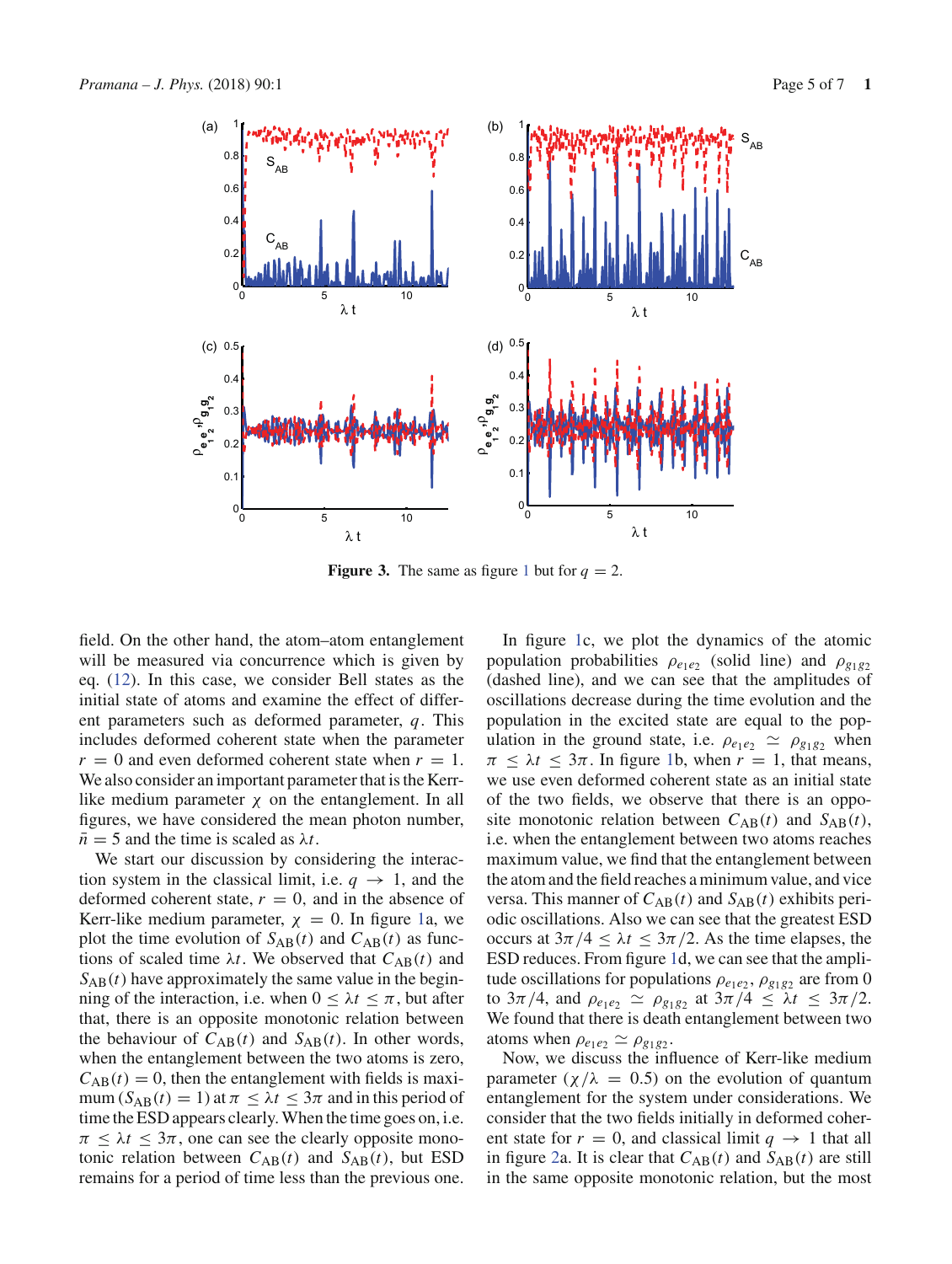

**Figure 4.** The same as figure 3 but for  $\chi = 0.5$ .

important observation here is that the ESD and ESB phenomena clearly appear in a regular and periodic manner. Also one can see that the length of period of time of death entanglement is  $2\pi$ , and this is very useful in quantum systems. In figure 2c, we can see that the amplitudes of oscillations for populations  $\rho_{e_1e_2}, \rho_{g_1g_2}$  decrease during the period from 0 to  $\pi/2$  and  $\rho_{e_1e_2} \simeq \rho_{g_1g_2}$  at  $\pi/2 \leq \lambda t \leq 3\pi/2$ , and these types of populations repeated regularly and periodically. Figures 2b and 2d are plotted under the same considerations as in figures 2a and 2c, but by considering the initial state of two fields is even deformed coherent state  $(r = 1)$ . In figure 2b,  $C_{AB}(t)$  and  $S_{AB}(t)$  are the same as in figure 2a, but the length of the period of time of death entanglement is  $\pi$ . In figure 2d,  $\rho_{e_1e_2}$ ,  $\rho_{g_1g_2}$  are the same as in figure 2c, but  $\rho_{e_1e_2}$  and  $\rho_{g_1g_2}$  are not equal during the interaction.

In figure 3, we examine the effect of deformation parameter for  $q = 2$  by taking the other parameters as in figure 1. Opposite monotonic relation is observed between  $C_{AB}(t)$  and  $S_{AB}(t)$ , but taking the fields in a deformed coherent state  $(r = 0)$  and  $(q = 2)$  exhibits rapid and irregular oscillations, also there is no entanglement death. We can see that concurrence between two atoms does not exceed 0.6 at  $\lambda t > 0$ , and the entanglement between the fields and the atoms is not less than 0.4 at  $\lambda t > 0$  (see figure 3a). To examine the effect of initial state of the two fields we set  $r = 1$  in figure 3b, and one see an increase in some values of  $C_{AB}(t)$  and decrease

of some values of  $S_{AB}(t)$  greater than the previous case in figure 3a, but with the same rapid and irregular oscillations; also there is no clear entanglement death.

Finally, in figure 4 we invoke again the effect of Kerr-like medium on the concurrence and von Neumann entropy under the same conditions as in figure 3. In figure 4a, when the initial state of the two fields is the deformed coherent state  $(r = 0)$ , we have observed that the population probabilities and different entanglement measures show the same periodicity of the dynamics for each value of the *q*-deformation parameter with increase in the oscillation amplitudes as the *q*-deformation parameter gets far from the classical limit  $q \to 1$ .

#### **5. Conclusion**

We investigated the dynamics of the entanglement of two atoms interacting with two nonlinear deformed fields including the effect of a nonlinear medium. Using concurrence we have studied the entanglement evolution of the atom–atom and atom–field system. It is shown that in the absence of Kerr-like medium the populations are very sensitive to the *q*-deformation parameters of the field. For the entanglement phenomenon, the entanglement depends heavily on the *q*-deformation parameter. When  $q \rightarrow 1$ , the behaviour of entanglement changes by increasing and decreasing periodically with ordinary